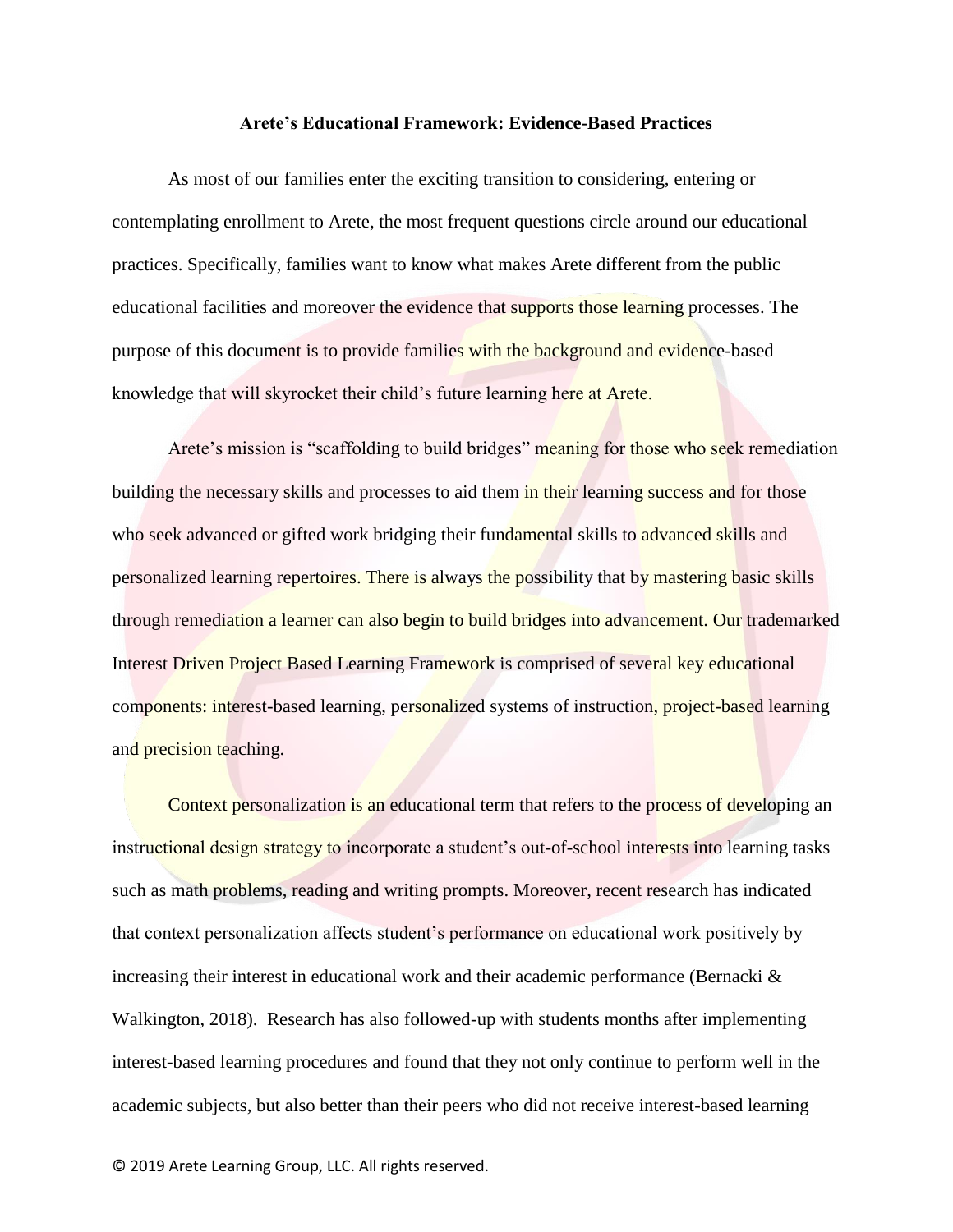(Bernacki & Walkington, 2018). Both of these outcomes are rarely seen together for students making interest-based learning an imperative component of Arete's learning framework.

As many of you may have experienced or know someone who has experienced difficulty with public schools regarding specific subjects that your child may have deficits, challenges or frustrations in, the common hold-back is a lack of personalized instruction. One of the challenges with personalized instruction is that it takes a large amount of time and effort to ensure that academic tasks given to students are arranged in a way that supports their own personal ideas, values, beliefs and strategies about their own agency, motivation and role in successful learning. As a private institution Arete can support personalized instruction even if it requires time and effort from our staff. The benefits from personal instruction outweigh the effort as it improves student engagement and academic attainment (Prain et. al, 2013; Richards, 2016). With this outlook, Arete recognizes each student as an individual with individual learning styles.

Student projects are not just the typical "let's purchase art supplies and throw this together" initiative. Project-based learning takes projects to the next level by providing students with goals related to what they are learning and provides hands on activities to promote creative and individualized thinking. Through the use of project-based learning, students make both academic gains and 21rst Century gains; academically students gain STEM interests, general knowledge and possibly a research interest in higher education while 21rst Century gains include self-confidence, technology skills, life and career skills, collaboration skills and communication skills (Sahin & Top, 2015; Barak & Assal, 2016).

Fluency is a term most often associated with reading and addresses the speed, accuracy and proper expression that students demonstrate while reading. Fluency is also applicable to reading (both aloud and silent), writing and mathematics by focusing solely on speed and